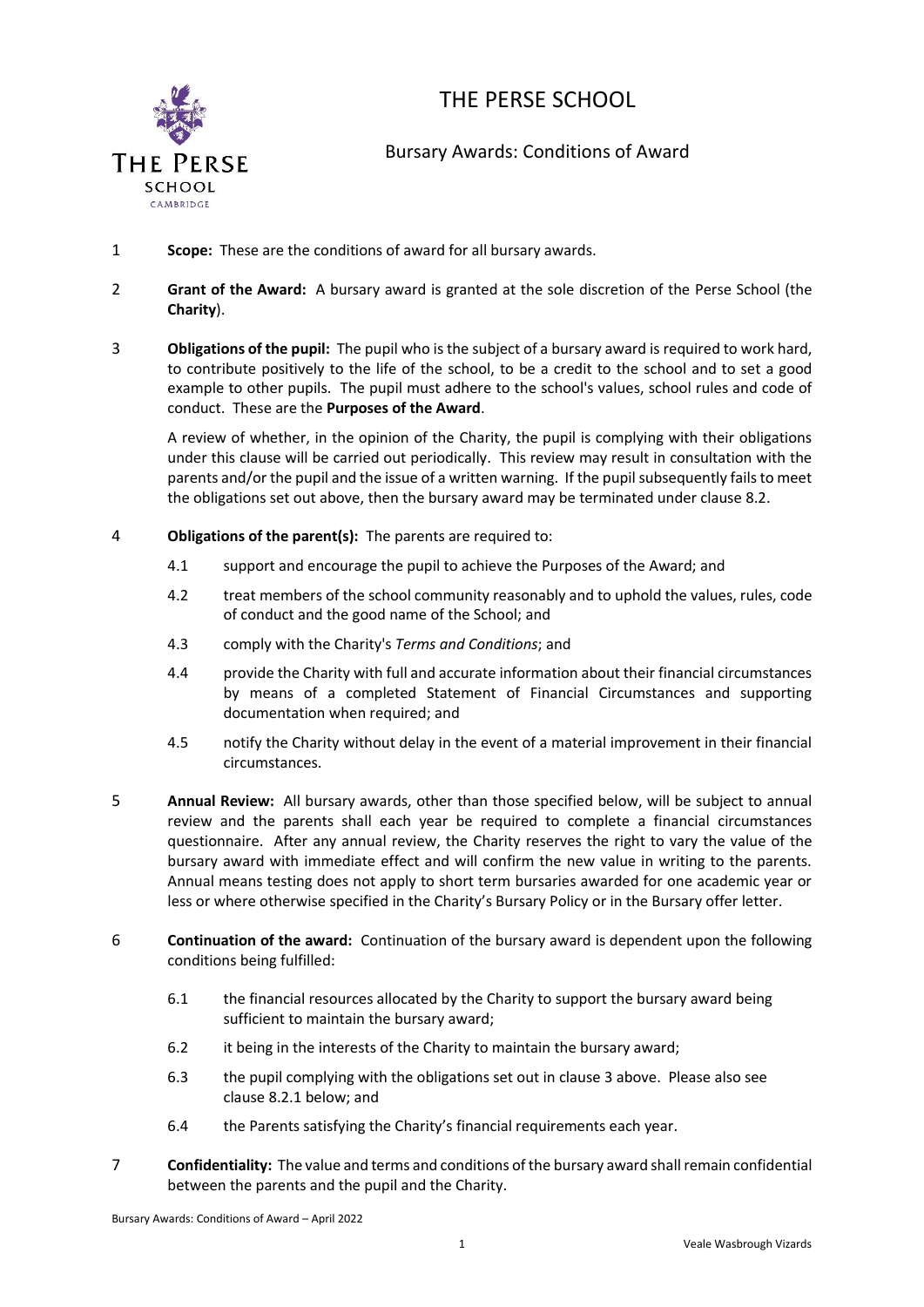- 8 **Termination of the award:** The bursary award may be terminated on the following grounds:
	- 8.1 **Termination on financial grounds:** The Charity may terminate the bursary award if, in the opinion of the Bursar acting in good faith:
		- 8.1.1 the parents have not satisfied the Charity's financial requirements under clause [5](#page-0-1) and clause 6.4; or
		- 8.1.2 the Charity is no longer able or willing to continue the bursary award under clause [6.1](#page-0-2) o[r 6.2.](#page-0-3)

The Charity shall give reasonable notice of the termination in writing. If parents receive less than a Term's notice of the termination, they may give written notice of withdrawal of the Pupil in accordance with the Charity's *Terms and Conditions* within 28 days of receipt of the written notice and will not be liable to pay Fees in Lieu of notice. The termination shall take effect from the date set out in the written notice.

- <span id="page-1-2"></span><span id="page-1-1"></span><span id="page-1-0"></span>8.2 **Termination on the grounds of conduct:** The Charity may terminate the bursary award with immediate effect by written notice sent to the parents if, in the opinion of the Charity acting in good faith, one or more of the following conditions has been fulfilled:
	- 8.2.1 the pupil has not complied with the obligations set out in clause [3](#page-0-0) and in the further opinion of the Charity there has been no significant improvement following consultation with the parents and/or the pupil and the issue of a written warning; or
	- 8.2.2 the parents have not complied with the obligations set out in clause [4;](#page-0-4) or
	- 8.2.3 the parents of the pupil do not keep the value and terms and conditions of the bursary award confidential in accordance with clause [7;](#page-0-5)
	- 8.2.4 the balance of the pupil's fee account remains unpaid 28 days after a written reminder has been sent to the parents; or
	- 8.2.5 the parents withdraw the pupil from the school without providing a full term's written notice.
- 8.3 **Securing and Induction Fee:** Where a bursary is withdrawn, the parents may be required to pay any additional sums required to meet the full securing and induction fee.
- 8.4 **Repayment of the Bursary Award:** If the parents have knowingly or recklessly provided false or inaccurate information about their financial position and the bursary award is terminated under clause [8.2.2,](#page-1-2) all benefits received from the date on which the false or inaccurate information was supplied shall be immediately repayable.

The parents will also be required to repay all or part of the benefits received under the bursary award if it is terminated under clause 8.2.1 if the pupil has been found to have committed a serious breach or series of persistent minor breaches of discipline for which the sanction would normally be Permanent Exclusion or Removal. Up to three Term's benefits (if received) may be repayable.

- 9 **Cancellation or Withdrawal:** For the avoidance of doubt, the benefit receivable under a bursary award will not apply to any term for which the payment of fees in lieu of notice is required following Termination by the parents on less than one full term's notice, or if the pupil is excluded for more than 28 days for non-payment of fees (see clause 9.6 of the Charity's *Terms and Conditions*).
- 10 **Conditions of Award:** These conditions of award take precedence over any of the Charity's *Terms and Conditions* which are inconsistent with them but in all other respects the Charity's *Terms and Conditions* as amended from time to time shall apply and these conditions of award shall be interpreted in accordance with them.